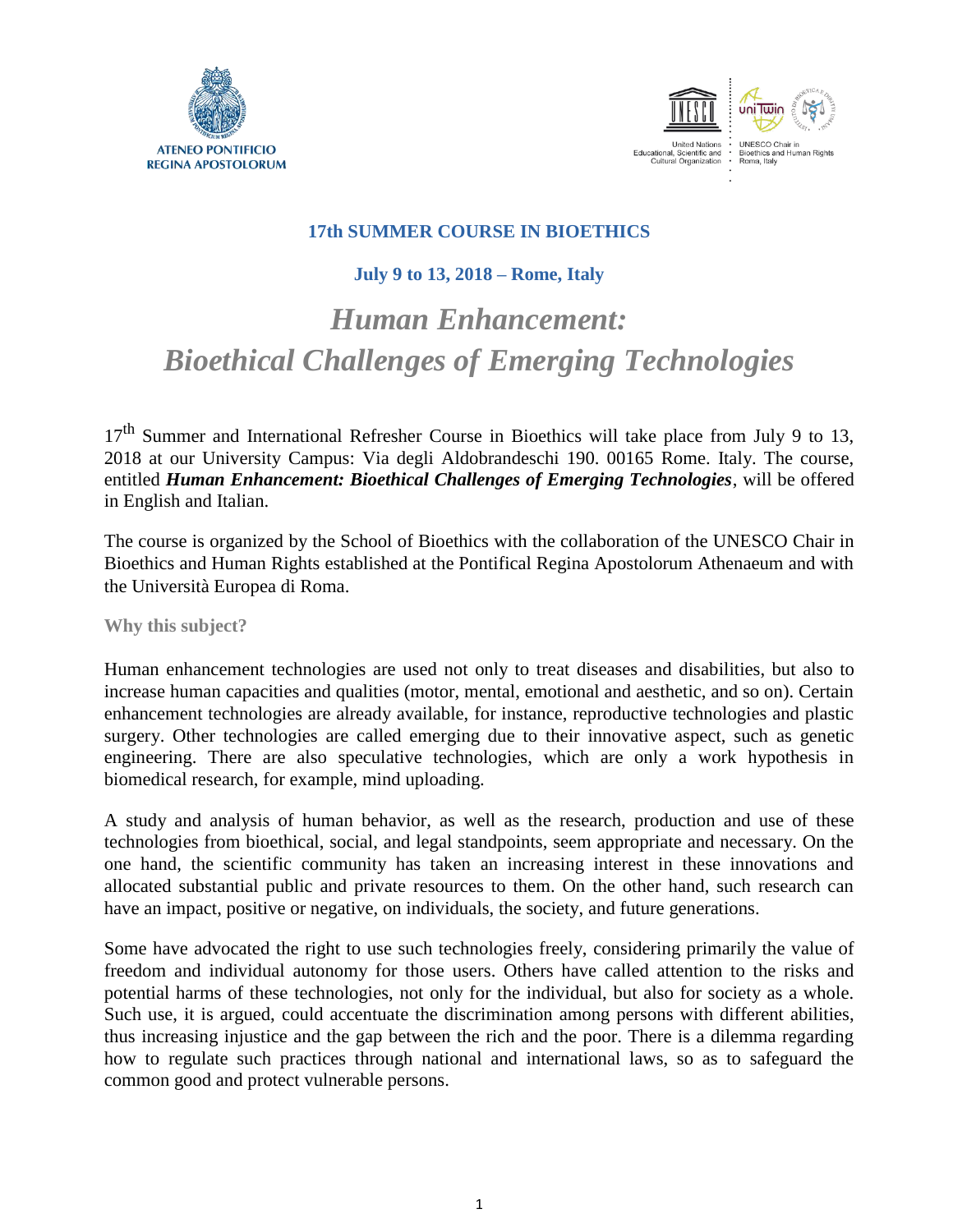#### **What will you learn?**

The course offers an interdisciplinary study of human enhancement to better understand the techniques, the benefits, and the inherent risks of these technologies. What will be the impact on our understanding of being human—human nature as we understand it today—and what are the possible consequences for future generations?

Participants will acquire the skills to make an ethical assessment of these cutting-edge technologies and learn to manage the use of these technologies in life and medical sciences and make consultations about them. In addition, they will be able to apply this knowledge professionally in the fields of science, medicine, politics, law, sociology, communication, and education.

#### **Who should attend?**

The course is open to all, but is of especial interest for physicians and health care workers; biologists, neuroscientists, psychologists, psychiatrists and psychotherapists; educators and professors; priests, religious, catechists and other pastoral agents; lawyers and jurists; journalists, communicators and sociologists, as well as those who are interested in the cultural and social dynamics of our times and wish to have informed and critical criteria on cutting-edge biotechnological, ethical and social issues.

#### **What will be covered?**

The course will undertake a bioethical, interdisciplinary and integral approach to study emerging technologies and the new generation biotechnologies in life and health sciences. The realization and the utilization of these technologies, be they in the human genome or the brain, might increase the gaps in the social, economic and cultural spheres. Without ethical criteria and political prudence, they carry the risk of accentuating the differences in individual abilities and skills with great consequences in what it means to be human and social co-existence.

#### Some topics:

- The dream of "improving" humanity: Convenience, temptations and challenges of perfection and immortality.
- Science and technology serving the person (body, mind, spirit).
- Body and mind control: emerging and converging improvement technologies.
- Theories and arguments for and against enhancement.
- Interventions on humans: therapy and enhancement.
- Genetic and biological enhancement: living healthier and living longer.
- Neuro-cognitive enhancement: becoming smarter.
- Neuro-emotional enhancement: becoming more empathic.
- Motor enhancement: becoming stronger, and faster. Sports performance and doping.
- Aesthetic enhancement: becoming more beautiful.
- Moral enhancement: become more social and better citizens.
- Gender perspective and enhancement.
- Human-machine interaction and robotics.
- Military use of human enhancement.
- Cultural and religious views on enhancement.
- Impact of enhancement on human nature, freedom, justice and the common good.
- National and international regulation on enhancement and impact on human rights.
- Nature and humanity in transhumanism and posthumanism.